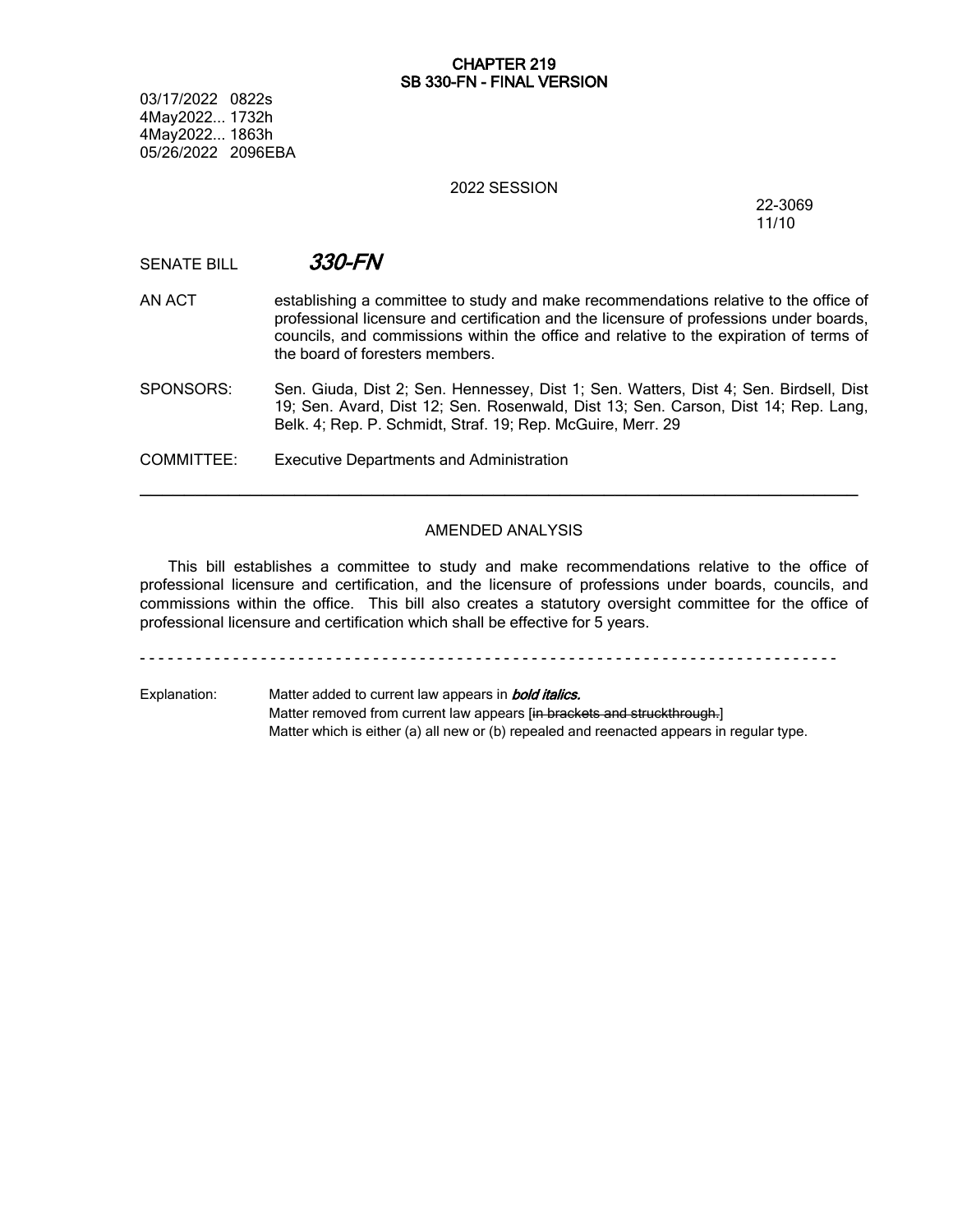03/17/2022 0822s 4May2022... 1732h 4May2022... 1863h 05/26/2022 2096EBA

22-3069 11/10

## STATE OF NEW HAMPSHIRE

#### *In the Year of Our Lord Two Thousand Twenty Two*

- AN ACT establishing a committee to study and make recommendations relative to the office of professional licensure and certification and the licensure of professions under boards, councils, and commissions within the office and relative to the expiration of terms of the board of foresters members. *Be it Enacted by the Senate and House of Representatives in General Court convened:* 219:1 Findings. The general court finds that: I. New Hampshire has a workforce shortage. II. New Hampshire competes with neighboring states to attract qualified members for its workforce. III. Licensure requirements and licensure processes may impact the overall workforce in New Hampshire. 219:2 Committee Established. I. There is established a committee to study and make recommendations relative to the office of professional licensure and certification and the licensure of professions under boards, councils, and commissions within the office. II. The members of the committee shall be as follows: (a) Five members of the house of representatives, 2 of whom shall be from the executive departments and administration committee, 2 of whom shall be from the ways and means committee, and one of whom shall be from the health, human services and elderly affairs committee, appointed by the speaker of the house of representatives. (b) One member of the senate, appointed by the president of the senate. III. Members of the committee shall receive mileage at the legislative rate when attending to the duties of the committee. IV. The committee shall: (a) Review the structure of occupational licensing and regulation in this state, including the relationship between the office and the boards, councils, and commissions within the office and make recommendations, as necessary, regarding changes to the current structure. (b) Review the licensure processes of the office of professional licensure and certification and the boards, councils, and commissions within the office, including how the statutory and regulatory framework may impact the timely and efficient licensure of qualified applicants. (c) Identify and make recommendations for increasing portability of licensure for qualified 1 2 3 4 5 6 7 8 9 10 11 12 13 14 15 16 17 18 19 20 21 22 23 24 25 26
- professionals from other states. 27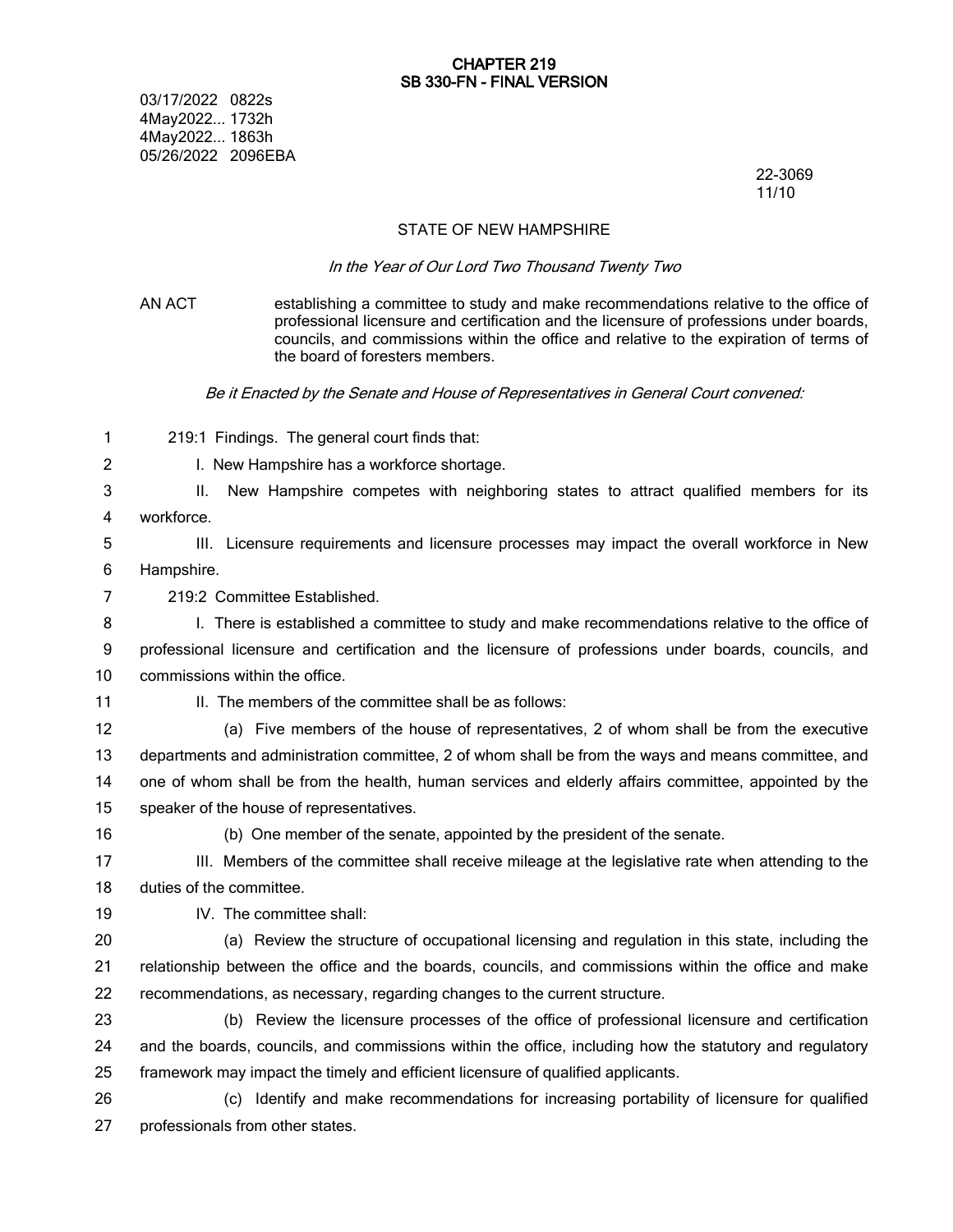#### **CHAPTER 219 SB 330-FN - FINAL VERSION - Page 2 -**

1

(d) Explore licensure barriers to attracting qualified professionals to New Hampshire.

(f) Seek input from state agencies and boards, councils, and commissions within the office,

(e) If necessary, make recommendations for changes to licensure and procedures regarding 2

licensure of professions within the office, including how such criteria relates to requirements in neighboring states. 3 4

- 5 6
- 7 8

stakeholders, and any other person or entity the committee deems relevant to its study. (g) Review the funding sources, fee-setting authority, and fees of the office and the boards, councils, and commissions within the office and make recommendations, if any, regarding changes to the

current statutory framework. 9

(h) Identify and make recommendations for changes to funding occupational licensing in New Hampshire, if any. 10 11

(i) If necessary, make recommendations for changes to the allocation of shared costs among the boards, councils, and commissions within the office. 12 13

- V. The members of the study committee shall elect a chairperson from among the members. The first meeting of the committee shall be called by the first-named senate member. The first meeting of the committee shall be held within 45 days of the effective date of this section. Three members of the committee shall constitute a quorum. 14 15 16 17
- VI. The committee shall submit a final report of its findings and any recommendations for proposed legislation to the speaker of the house of representatives, the president of the senate, the house clerk, the senate clerk, the governor, and the state library on or before November 1, 2022. 18 19 20

219:3 Board of Foresters; Members. Amend RSA 310-A:100, III to read as follows: 21

appointed [member's term] *members' terms* may expire in any one calendar year. Appointments for terms of less than appointed member's term may expire in any one calendar year. Appointments for terms of less than 5 years may be made in order to comply with this limitation. No appointed member shall be eligible to serve more than 2 full consecutive terms, provided that for this purpose only a period actually served which exceeds 1/2 of the 5-year term shall be deemed a full term. Upon expiration of a member's term, the member shall serve until a successor is qualified and appointed. The successor's term shall be 5 years from the date of expiration of the predecessor's appointment, regardless of the date of the successor's appointment. Vacancies occurring prior to the expiration of a specific term shall be filled by appointment for the unexpired term. A board member may be removed for cause by the governor and council under RSA 4:1. 22 23 24 25 26 27 28 29 30 31

32

219:4 New Section; Oversight Committee; Establishment; Purpose. Amend RSA 310-A by inserting after section 1-n the following new section: 33

34

310-A:1-o Oversight Committee; Establishment; Purpose.

35

I. There shall be an oversight committee for the office of professional licensure and certification

(OPLC) consisting of the following members: 36

(a) Three members of the house executive departments and administration committee, one of whom shall be a minority member of that committee, appointed by the speaker of the house of representatives. 37 38 39